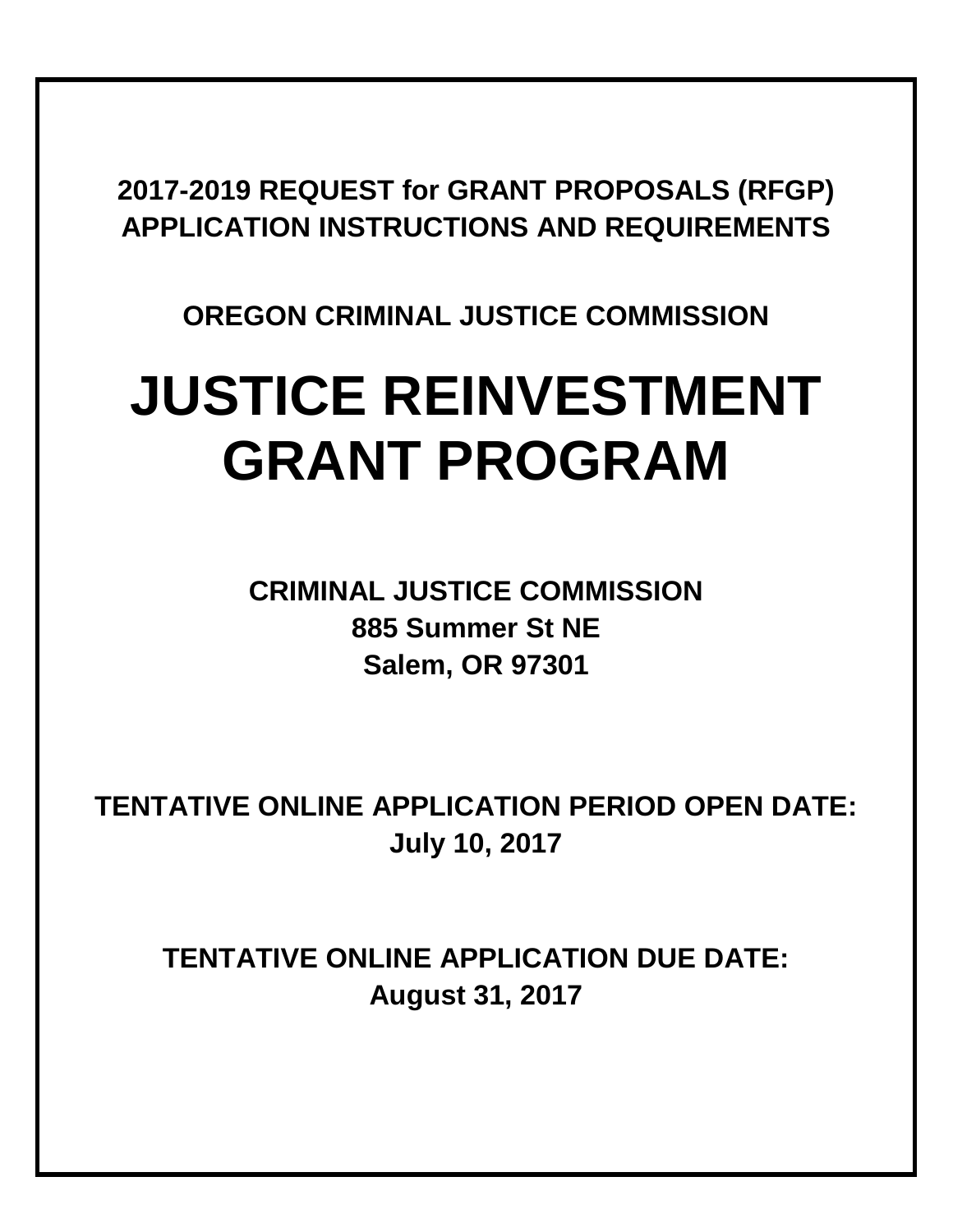# **Oregon Criminal Justice Commission**

The mission of the Oregon Criminal Justice Commission (CJC) is to improve the legitimacy, efficiency, and effectiveness of state and local criminal justice systems. The agency is tasked with developing and maintaining a state criminal justice policy and a comprehensive long-range plan for a coordinated state criminal justice system that encompasses public safety, offender accountability, crime reduction and prevention, and offender treatment and rehabilitation (ORS 137.656).

# **Definitions**

As used in OAR 213‐060‐0010 to 213‐060‐0140, unless the context indicates otherwise:

- (1) "Commission" means the Oregon Criminal Justice Commission.
- (2) "Community‐based programs" include:
	- (a) Work release programs;
	- (b) Structured transitional-leave programs;
	- (c) Evidence‐based programs designed to reduce recidivism that include the balanced administration of sanctions, supervision, and treatment;
	- (d) Administering a reentry court under Section 29, Chapter 649, 2013 Oregon Laws;
	- (e) Specialty courts aimed at medium‐risk and high‐risk offenders; and
	- (f) Evidence‐based policing strategies.
- (3) "County" includes a regional collection of counties.
- (4) "Grant Review Committee" means the Justice Reinvestment Grant Review Committee established under Section 53, Chapter 649, 2013 Oregon Laws.
- (5) "Program" means a program that is cost‐effective as defined in ORS 182.515(2), as that is an evidence based program as defined in ORS 182.515(3), that is a program as defined in ORS 182.515(4), and that utilizes scientifically based research as defined in ORS 182.515(5).
- (6) "Recidivism" has the meaning provided in ORS 423.557(1)(a).
- (7) "Trauma informed services" means providing the foundation for a basic understanding of the psychological, neurological, biological, and social impact that trauma and violence have on individuals, while incorporating proven practices into current operations to deliver services that acknowledge the role that violence and victimization play in their lives.

# **Availability and Duration of Funding**

This is a one-time solicitation, offering support for a maximum period of 24 months beginning July 1, 2017 and ending June 30, 2019. Applicants awarded may begin charging expenditures to the grant award beginning July 1, 2017.

The 2017 Oregon State Legislature allocated \$<br>
2017 Oregon State Legislature allocated \$<br>
2018 million to Justice Reinvestment Grant Program (JRGP) for payments to counties in the 2017-19 Legislatively Approved Budget. The proportion of grant funds each county is eligible to apply for is calculated in accordance with the formula used to distribute baseline funding under ORS 423.483. Notwithstanding the formula calculation, all counties are eligible for a minimum grant award of \$100,000. All awards are subject to the availability of appropriated funds and to any modifications or additional requirements that may be imposed by law.

# **Eligible Applicants**

Eligible applicants include Oregon counties that demonstrate strong collaborative partnerships with stakeholders and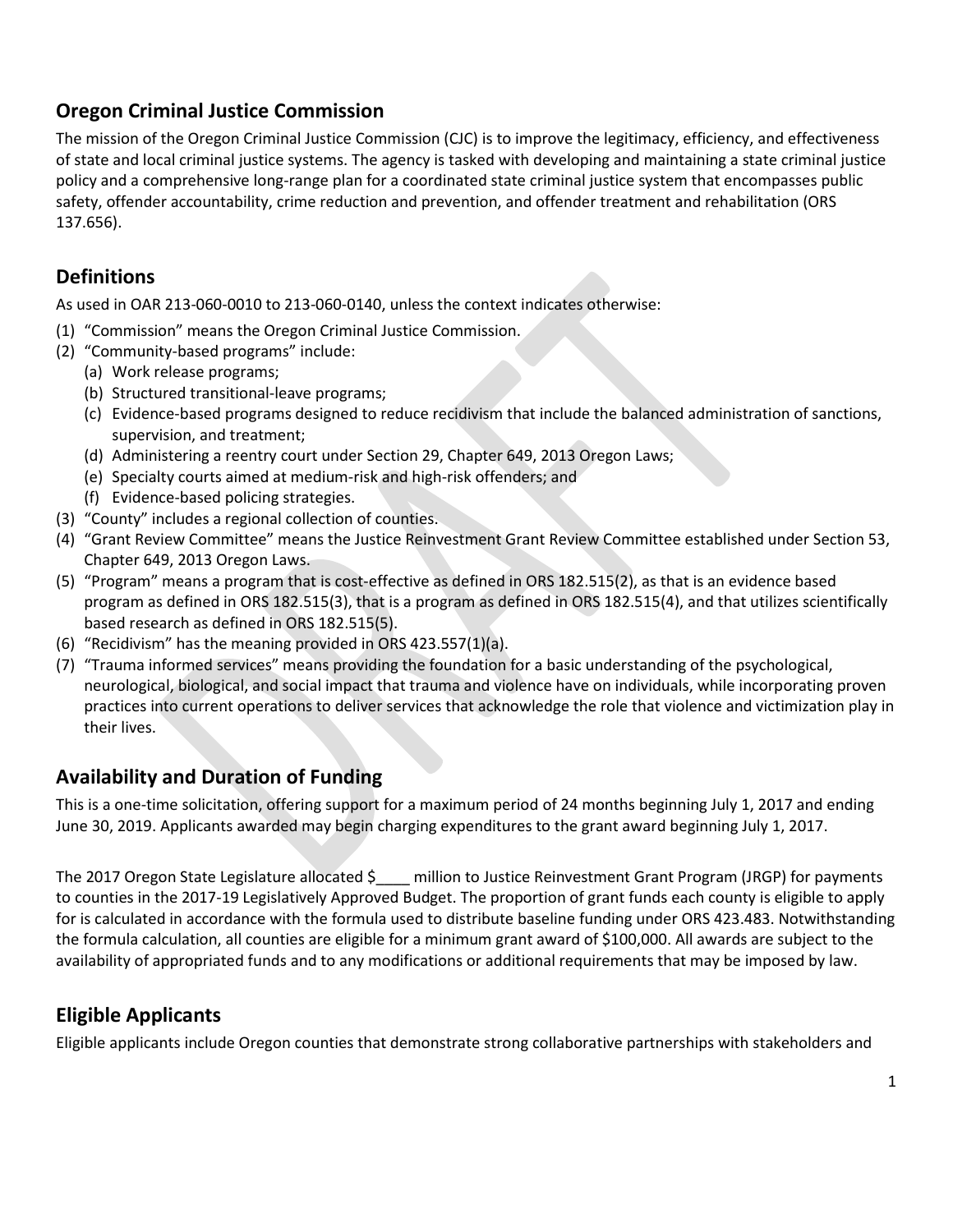community partners. **The Grant Review Committee will accept one application per county.** The application must be submitted online by the Local Public Safety Coordinating Council (LPSCC) with the approval of the county governing body.

LPSCCs may submit a multicounty application on behalf of a consortium of government and nongovernment partners to design and implement a strategy to further the goals of the region's Justice Reinvestment efforts. For any regional approach, one county must serve as the main applicant for purposes of administering the grant agreement and managing sub-agreements.

# **Deadlines**

All applications must be submitted by 5:00 p.m. on August 31, 2017. See "How to Apply" on page 6 for details.

# **Contact Information**

For technical assistance with submitting an application, contact Madeleine Dardeau, CJC Grant Analyst, at (503) 378- 6374 or madeleine.e.dardeau@oregon.gov.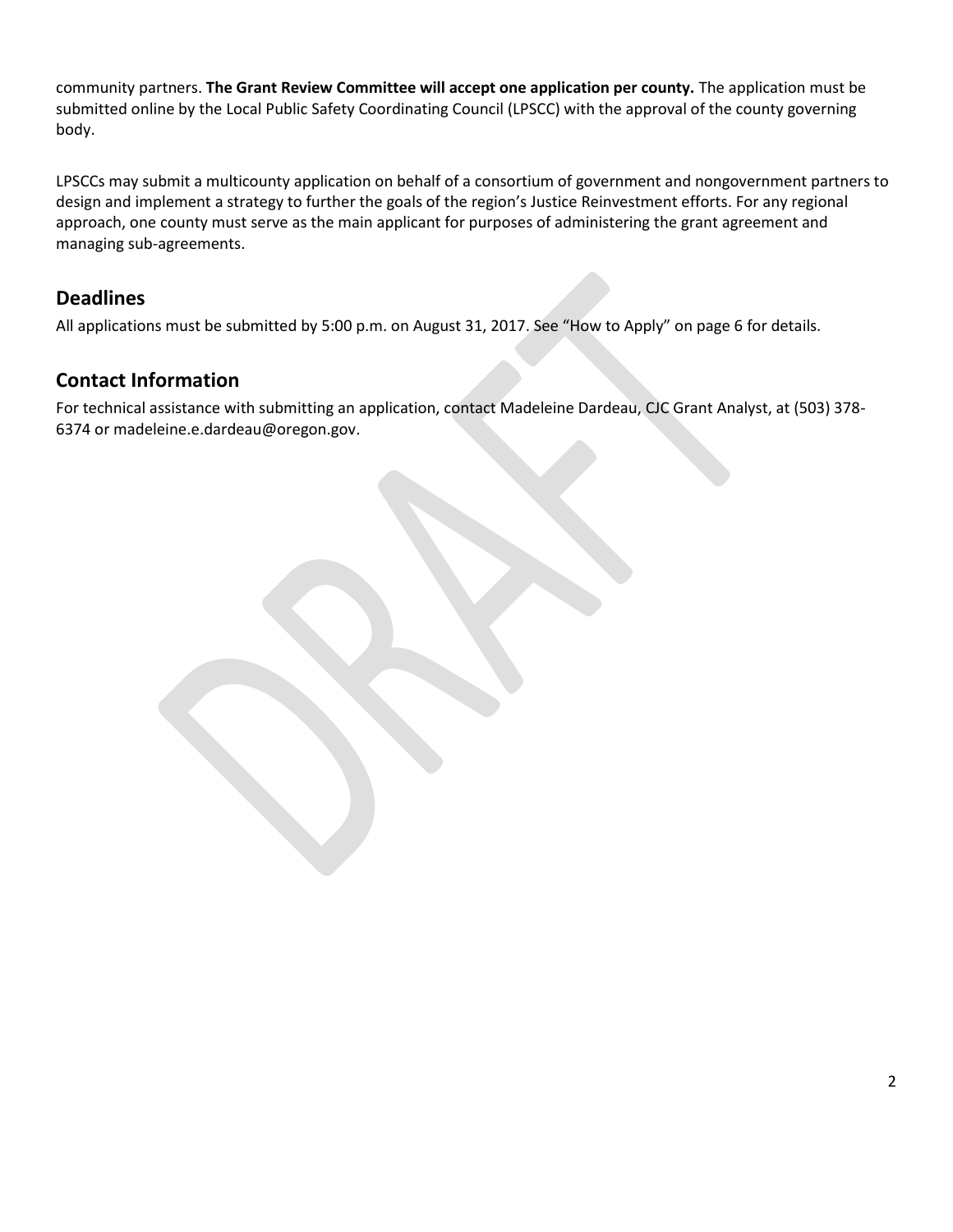# **CONTENTS**

| $\mathsf{L}$ |  |
|--------------|--|
| ΙΙ.          |  |
| III.         |  |
| IV.          |  |
|              |  |
| V.           |  |
|              |  |
|              |  |
|              |  |
|              |  |
|              |  |
|              |  |
|              |  |
|              |  |
|              |  |
|              |  |
| VI.          |  |
| VII.         |  |
| VIII.        |  |
| IX.          |  |
|              |  |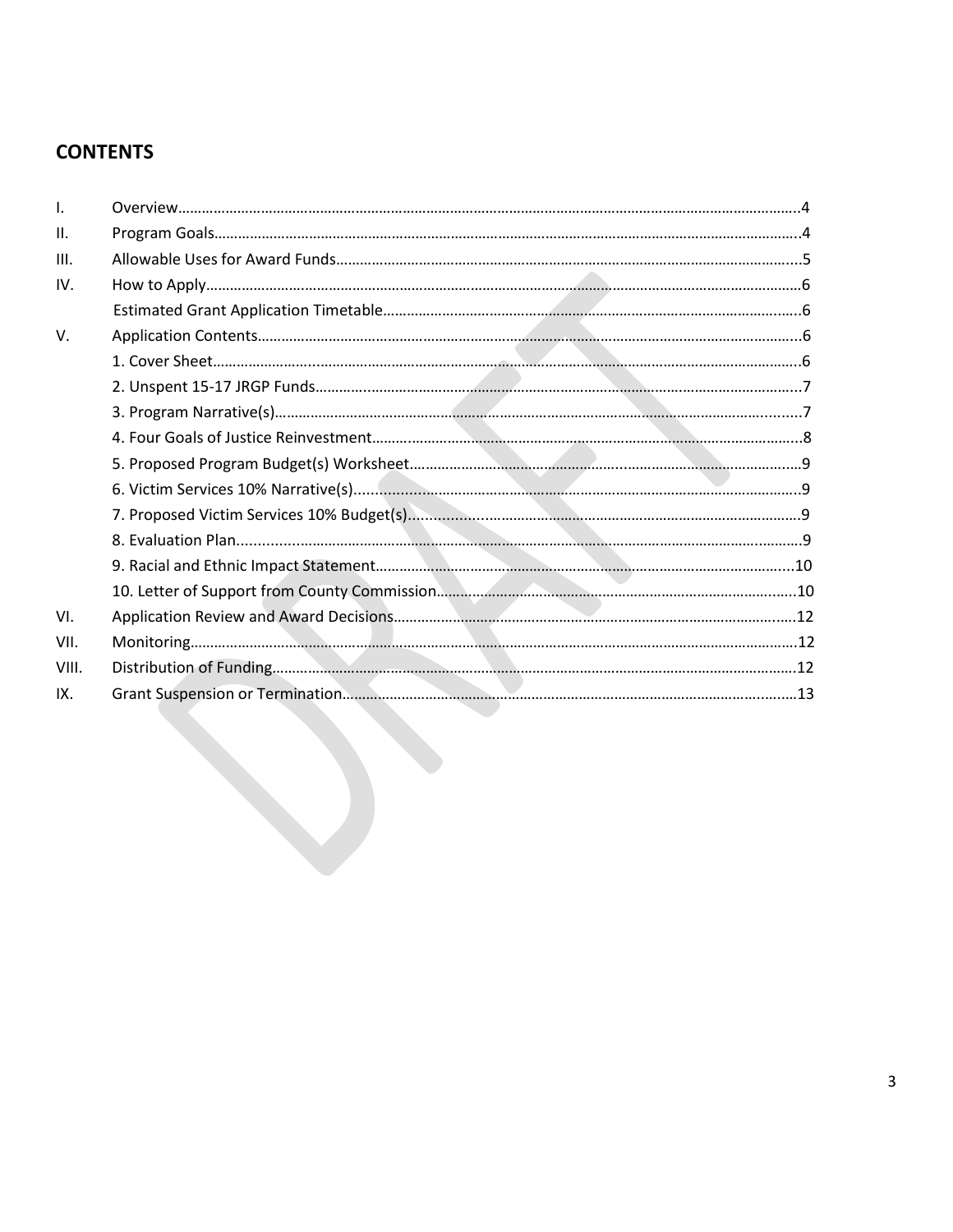# **I. Overview**

From 2000 to 2010, Oregon's incarceration rate doubled at a rate three times the national average, increasing the state's biennial corrections budget by 40 percent, to more than \$1.6 billion. In response to this rapid growth, the bipartisan interagency Commission on Public Safety was convened to analyze state corrections and sentencing policies. The commission's recommendations became the foundation for House Bill (HB) 3194,<sup>1</sup> known as the Justice Reinvestment Act, which the Oregon Legislature passed in 2013. HB 3194 made several modest sentencing changes and created the Justice Reinvestment Grant Program with the goal of reducing prison populations, reducing recidivism, increasing public safety, and holding offenders accountable.

Justice Reinvestment is Oregon's proactive approach to spending resources more effectively by controlling prison growth and investing the avoided operational prison costs in the state's local public safety systems. In the 2013-15 biennium, \$15 million was distributed among all 36 counties to begin their Justice Reinvestment programs. For the 2015- 17 biennium, the grant program was funded in the amount of \$38.7 million.

Prior to the passage of HB 3194, the April 2013 corrections forecast estimated that Oregon should plan to house 15,706 inmates in state prisons by July 1, 2019. The latest forecast, issued April 2017, calls for only 14,867 inmates by that same date, a reduction of 839 inmates. As a result of the slowing growth of the prison population, Justice Reinvestment is projected to result in more than \$250 million in avoided costs for Oregon by the end of the 2017-19 biennium. Of those avoided costs, \$140 million are attributed to delaying the need to build a new male prison facility in Junction City until late 2025. Other avoided costs include \$52 million in the 2017-19 biennium from avoided Department of Corrections (DOC) operational costs due to housing, feeding, and supervising a smaller incarcerated population.

## **II. Program Goals**

The Justice Reinvestment Grant Program is administered by the CJC and requires a data-driven approach to (1) analyze criminal justice trends to understand drivers of local prison use; (2) promote the effective implementation of investments that increase public safety and improve offender accountability; (3) measure the impact of policy changes and reinvestment resources; and (4) tie results to future funding. Proposed programs should be based on existing research and evidence-based practices.

The purpose of this grant program is to provide funding for counties to plan, implement, or expand initiatives that meet **ALL** four goals of Justice Reinvestment:

- 1) **Reduce recidivism** through evidence-based practices;
- 2) **Reduce prison populations** for property, drug, and driving offenses;
- 3) **Increase public safety**; and

 $\overline{a}$ 

4) **Hold offenders accountable**.

#### ➢ **NOTE: Each application must address all four (4) goals of the grant program.<sup>2</sup>**

<sup>&</sup>lt;sup>1</sup> Oregon Legislature, House. 77th Assembly, 2013, H.B. 3194.

https://olis.leg.state.or.us/liz/2013R1/Downloads/MeasureDocument/HB3194/Enrolled (2013). (accessed March 2017)

<sup>&</sup>lt;sup>2</sup> Oregon Criminal Justice Commission Division 60: Justice Reinvestment Program.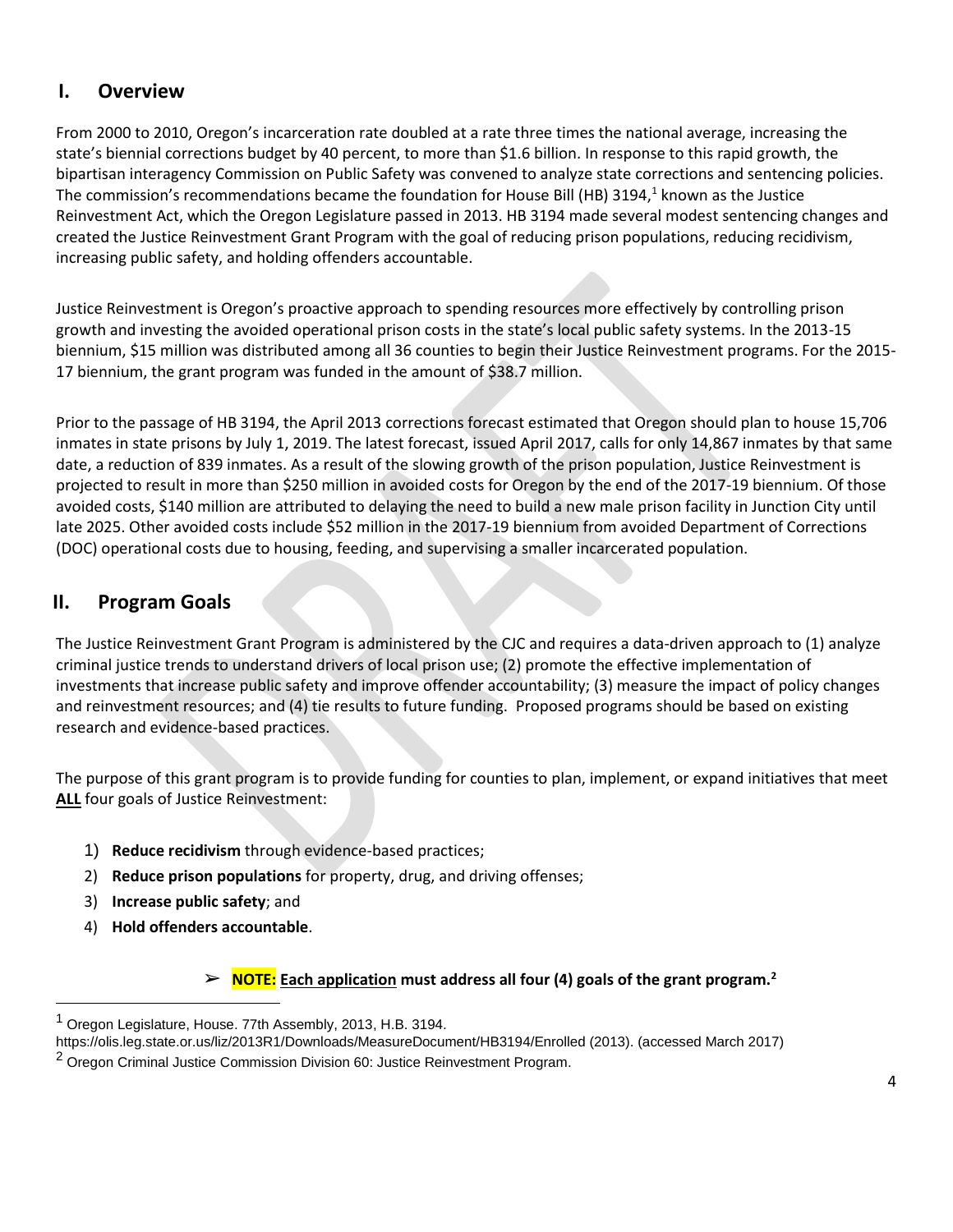## **III. Allowable Uses for Award Funds**

Allowable uses for award funds to help counties improve local systems can include the following activities.

- **Developing and implementing evidence-based programs that provide substance abuse, mental health, and behavioral health treatment, jail-based interventions, and supervision and reentry services.** Services must align with the principles of effective intervention, be implemented with fidelity, and meet established performance outcomes. Appropriate uses include, but are not limited to, implementing a validated risk- and needs-assessment tool, ensuring that treatment and supervision meets dosage and responsivity needs, and training in evidencebased practices.
- **Developing and implementing pre- and post-adjudication diversion programs that reduce state prison or local jail usage.** Diversion programs must address the criminogenic needs of the target population in accordance with research on effective intervention strategies.
- **Developing and using system mapping to align local criminal justice system processes.** A system map depicts the flow of a case through the criminal justice system, reflecting the process and key decision makers at each point in the system. It is helpful in identifying inefficiencies that can be quickly resolved, as well as more complicated systemic issues.
- **Providing specialized law enforcement training to enhance the conflict-resolution, mediation, and problemsolving skills needed to work in partnership with members of the community.** Allowable uses include, but are not limited to, programs that focus on building police-community partnerships that address local needs with a focus on problem solving.
- **Building an effective, collaborative LPSCC.** The LPSCC should be a highly functioning group made up of key decision makers and stakeholders who participate directly in an ongoing process of collaborative policymaking with the shared purpose of improving their local criminal justice system.
- **Collecting and analyzing local data to inform decision making.** Justice Reinvestment is a data-driven approach that promotes the use of state and local data to inform discussion and decision making. Allowable uses include, but are not limited to, the collection and analysis of local system data at targeted decision points.
- **Developing, implementing, and enhancing victim services and supports.** Two kinds of victim services funding is allowed in this solicitation: community-based and system-based. Ten percent of award funds are to be set aside for community-based nonprofit victim services programs. These programs provide comprehensive services to victims regardless of whether a victim has reported a crime to law enforcement or is involved in an active criminal case. The remaining portion of award funds can be used to enhance system-based victim services. These services assist victims in exercising their legal rights, are focused on victim safety and access to the justice system, and are typically limited to the duration of the criminal justice process.

 $\overline{a}$ 

[http://arcweb.sos.state.or.us/pages/rules/oars\\_200/oar\\_213/213\\_060.html](http://arcweb.sos.state.or.us/pages/rules/oars_200/oar_213/213_060.html) (accessed March 2017.)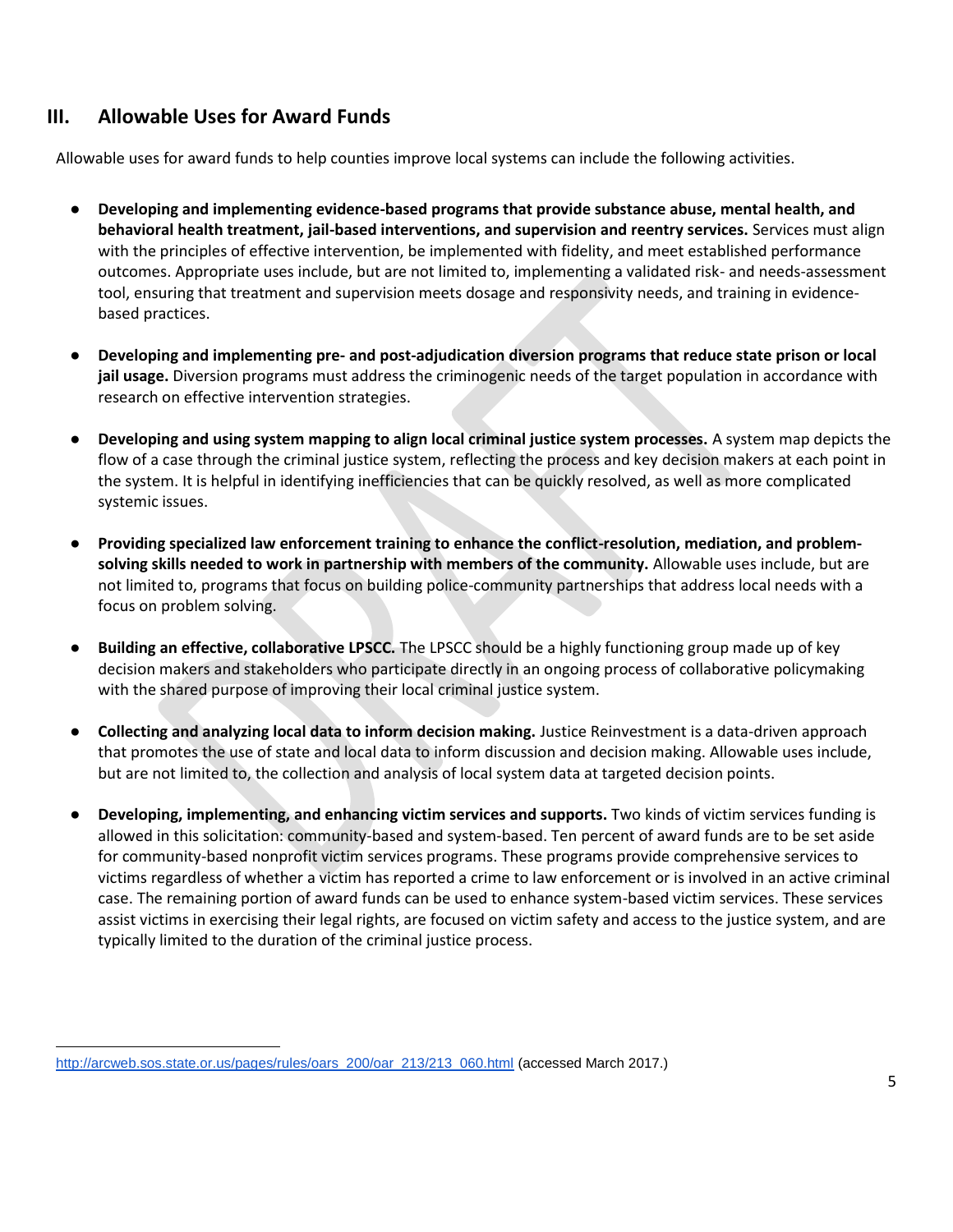# **IV. How to Apply**

- 1. Applicants will complete and submit applications online through the CJC's grant administration website at [https://cjcgrants.fluidreview.com.](https://cjcgrants.fluidreview.com/) **Late applications will not be accepted.**
- 2. Before completing an application on the Fluid Review website, the applicant will need to set up a user account and log-in credentials.
- 3. Internal screening of the application will determine whether any modifications are required before advancing the application to the Grant Review Committee. If modifications or additional information is necessary, the identified program contact will receive electronic notice asking for revisions to be made within a specified time frame.

#### **Estimated Grant Application Timetable**

| July 10, 2017     | Request for Grant Proposals (RFGP) Opens |
|-------------------|------------------------------------------|
| August 31, 2017   | RFGP Closes: Application Deadline 5pm    |
| November 20, 2017 | Intent to Award Letters.                 |
| December 4, 2017  | <b>Grant Award Letters/Agreements</b>    |

**Executed contracts received and Year 1 payment will be released no later than December 31, 2017.**

# **V. Application Contents**

#### Application Contents:

- ☐ Cover Sheet
- ☐ Unspent 2015-17 JRGP Funds
- $\Box$  Program Narrative(s)
- ☐ Four Goals of Justice Reinvestment
- □ Proposed Program Budget(s)
- $\Box$  Victim Services 10% Narrative(s)
- ☐ Proposed Victim Services 10% Budget(s)
- □ Evaluation Plan
- □ Racial and Ethnic Impact Statement
- ☐ Letter of Support from County Commission
- □ Signature Page

#### 1. **Cover Sheet:**

- ❏ Primary Applicant Contact Information
- ❏ Fiscal Contact Information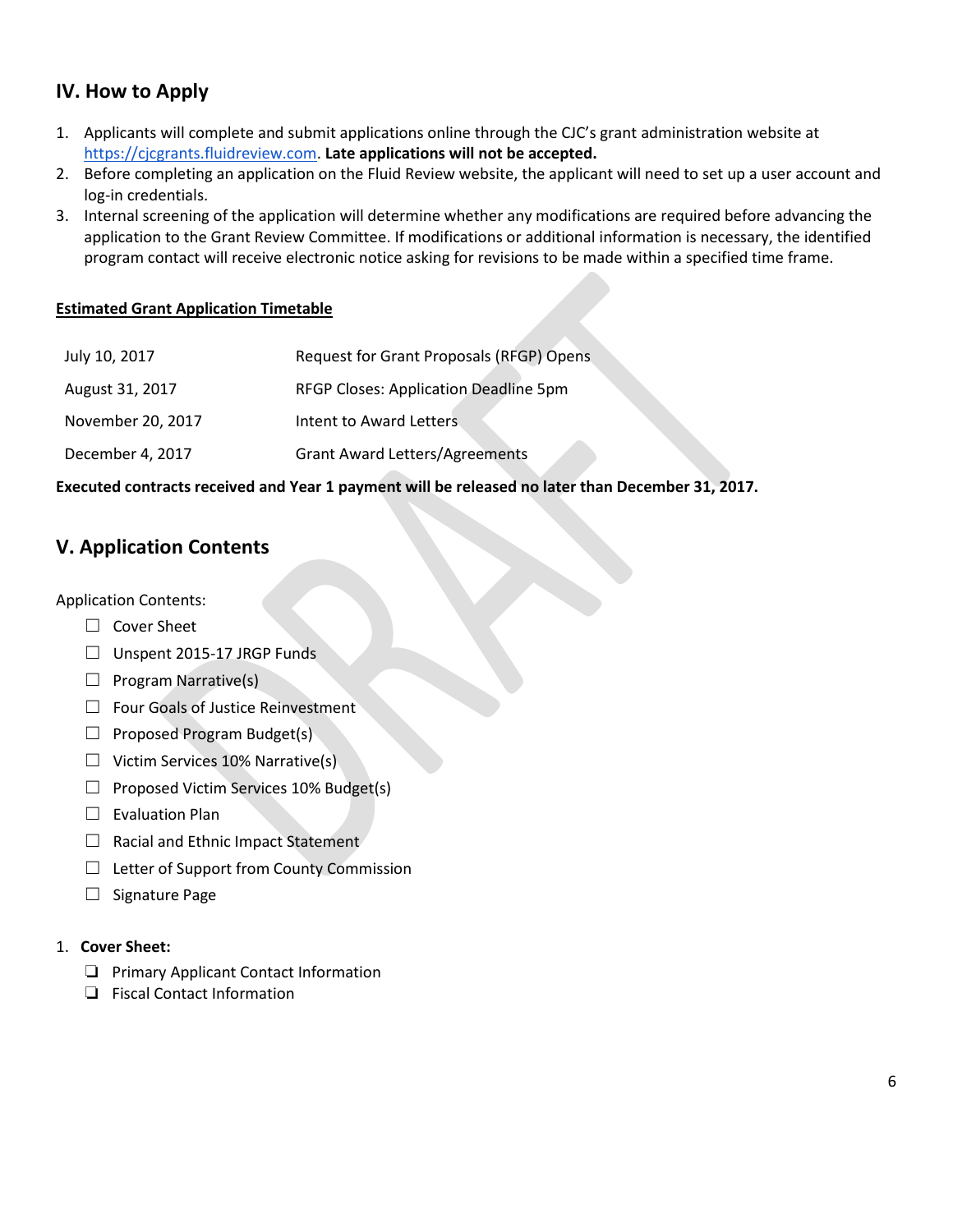#### 2. **Unspent 2015-17 JRGP Funds:**

- ❏ Total Amount of Unspent 2015-17 JRGP funds
- ❏ Explanation of Unspent Funds
- ➢ **NOTE: ALL** 2015-17 funds carried over into the 2017-19 biennium must be spent according to the approved application for 2015-17 unless otherwise approved by the Criminal Justice Commission.

#### 3. **Program Narrative(s):**

Use up to **87 percent** of Justice Reinvestment grant amount. **Applicants are encouraged to consolidate multiple activities for which funding is requested into a single program entry, as appropriate.**

Each program entry must include the following:

❏ **Program Narrative** (1,000-word maximum)

Provide a detailed description of the activities for which funding is requested, including activity goals and objectives. The description should be presented in a way that helps stakeholders such as administrators, staff, evaluators, funding agencies, advocacy groups, citizens, and elected officials understand and communicate about the program.

#### **Additional questions for each program:**

- ❏ Describe the target population for the program. (500-word maximum)
- ❏ List the evidence-based practices/services to be implemented, as well as the research that supports the use of the practices/services as part of the proposed program. (500-word maximum)
- ❏ List the metrics to be tracked locally in order to evaluate progress in achieving the goals and objectives identified in the program description. (500-word maximum)

#### 4. **Four Goals of Justice Reinvestment:**

Responses in this section reflect the applicant's Justice Reinvestment program **as a whole**. This includes all proposed grant-funded activities, as well as local policy changes or collaborative efforts that support the county's progress toward meeting the four goals of Justice Reinvestment.

❏ The application must address **ALL** four goals of Justice Reinvestment. In this section, it is **required** that applicants use the county-specific data found on the [CJC dashboards](http://www.oregon.gov/cjc/data/Pages/main.aspx) to clearly articulate the county's progress toward meeting the four goals, as well as how the proposed program will assist in meeting those goals in the future.

> Questions about how to use the [CJC dashboards?](http://www.oregon.gov/cjc/data/Pages/main.aspx) Contact Ross Caldwell, ross.caldwell@oregon.gov

1. **Reduce recidivism through evidence-based practices.** (750-word maximum)

Applicants are expected to use the [CJC recidivism dashboards](http://www.oregon.gov/cjc/data/Pages/recidivism.aspx) to contextualize the county's current recidivism rates and explain how the proposed program will decrease these rates. Describe efforts to reduce recidivism during the past biennium in which the county has received Justice Reinvestment funding and how the proposed program will change or continue those efforts.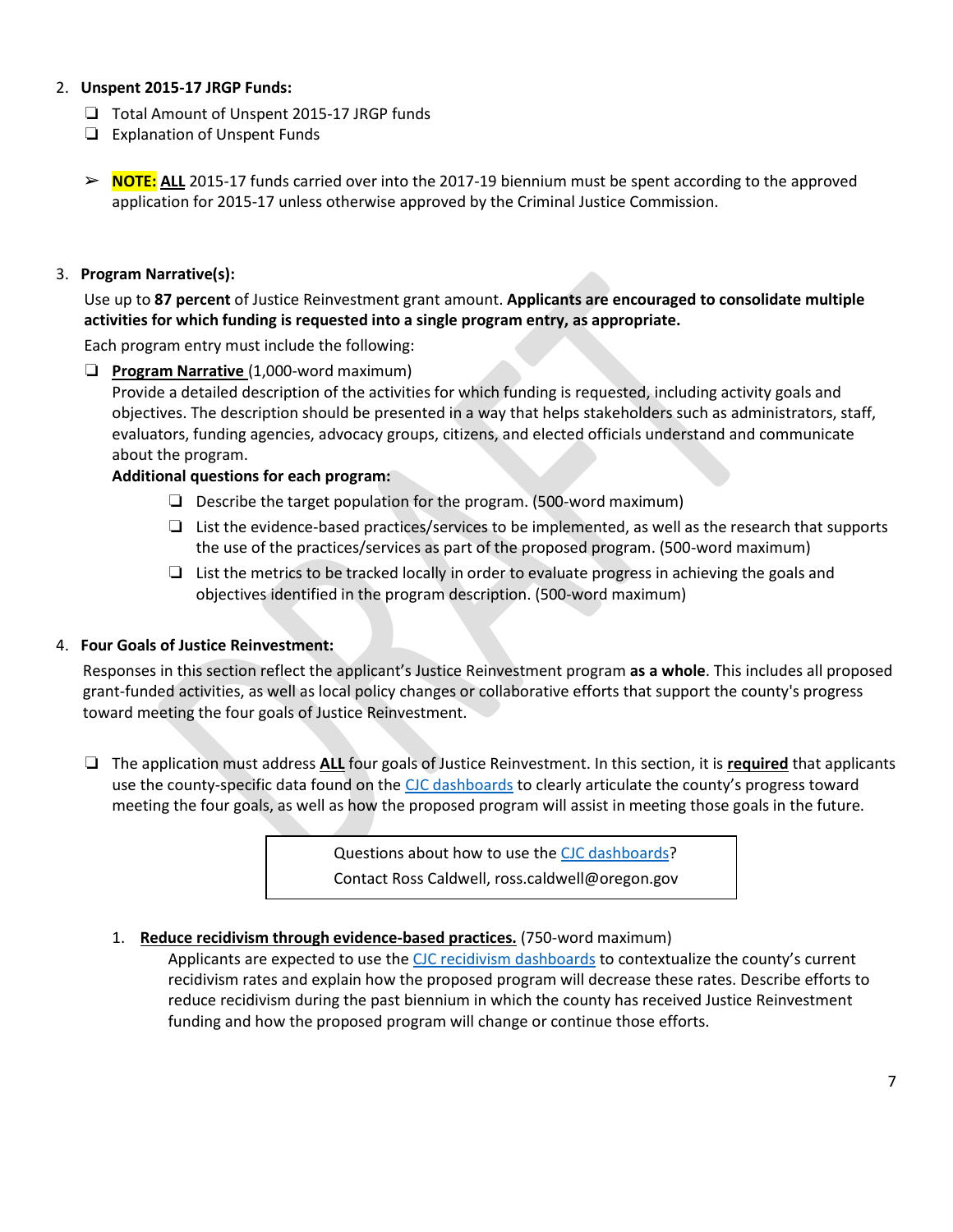The statewide definition of recidivism from HB 3194 includes new arrest, conviction, or incarceration within three years of a prior conviction or release from custody (ORS 423.557). CJC dashboards show statewide and county-specific recidivism data for parole and probation cohorts by crime type at both one and three years. Applicants are encouraged to address comparisons to the statewide rate.

#### 2. **Reduce prison utilization for property, drug, and driving offenses.** (750-word maximum)

Applicants must identify how the proposed program will reduce county prison usage for property, drug, and driving offenses. Applicants are expected to use th[e CJC Justice Reinvestment Prison Usage](http://www.oregon.gov/cjc/data/Pages/jri-prison.aspx) dashboards to address data trends. If prison use has increased or remained above the baseline average during the 2015-17 biennium, the applicant should address the usage and how the proposed program will contribute to progress toward meeting this goal. If the county's prison use has been below the baseline average, the applicant should address the decreased usage and how the proposed program will continue this progress.

Applicants are encouraged to incorporate data specific to the county's prison intakes, revocations, length of stay, and relationship to the statewide rates when discussing past, present, and projected prison usage.

In addition, applicants will be asked to respond to CJC Dashboard data regarding county prison usage specific to **female** property, drug and driving offenses, as well as describe local efforts to address this population.

#### 3. **Increase public safety.** (750-word maximum)

Applicants are expected to reference the [CJC Uniform Crime Report \(UCR\) dashboard](http://www.oregon.gov/cjc/data/Pages/OUCR.aspx) to describe how the proposed program will increase public safety while successfully meeting the other three goals of justice reinvestment.

If a county does not have full UCR law enforcement reporting, the applicant should make note of this. The CJC UCR dashboards contain percentages of county law enforcement reporting, as well as months successfully reported by those departments.

#### 4. **Hold offenders accountable.** (750-word maximum)

Applicants should explain how offenders will be held accountable during implementation of the county's Justice Reinvestment program. Identify relevant examples of how members of the local criminal justice system work together to ensure offender accountability. This can include tracking service, treatment and restitution completion, as well as sharing information about supervision conditions, jail capacity and usage, and sanctioning and revocation practices.

#### ❏ **Evidence of Collaboration in Planning and Implementation** (750-word maximum)

Effective collaboration within the LPSCC is expected in the development, submission, and monitoring of the county's Justice Reinvestment grant. Describe the collaborative partnerships in place that will support the county's performance and progress toward the four goals of Justice Reinvestment. List relevant public safety system partners and community partners that support the program.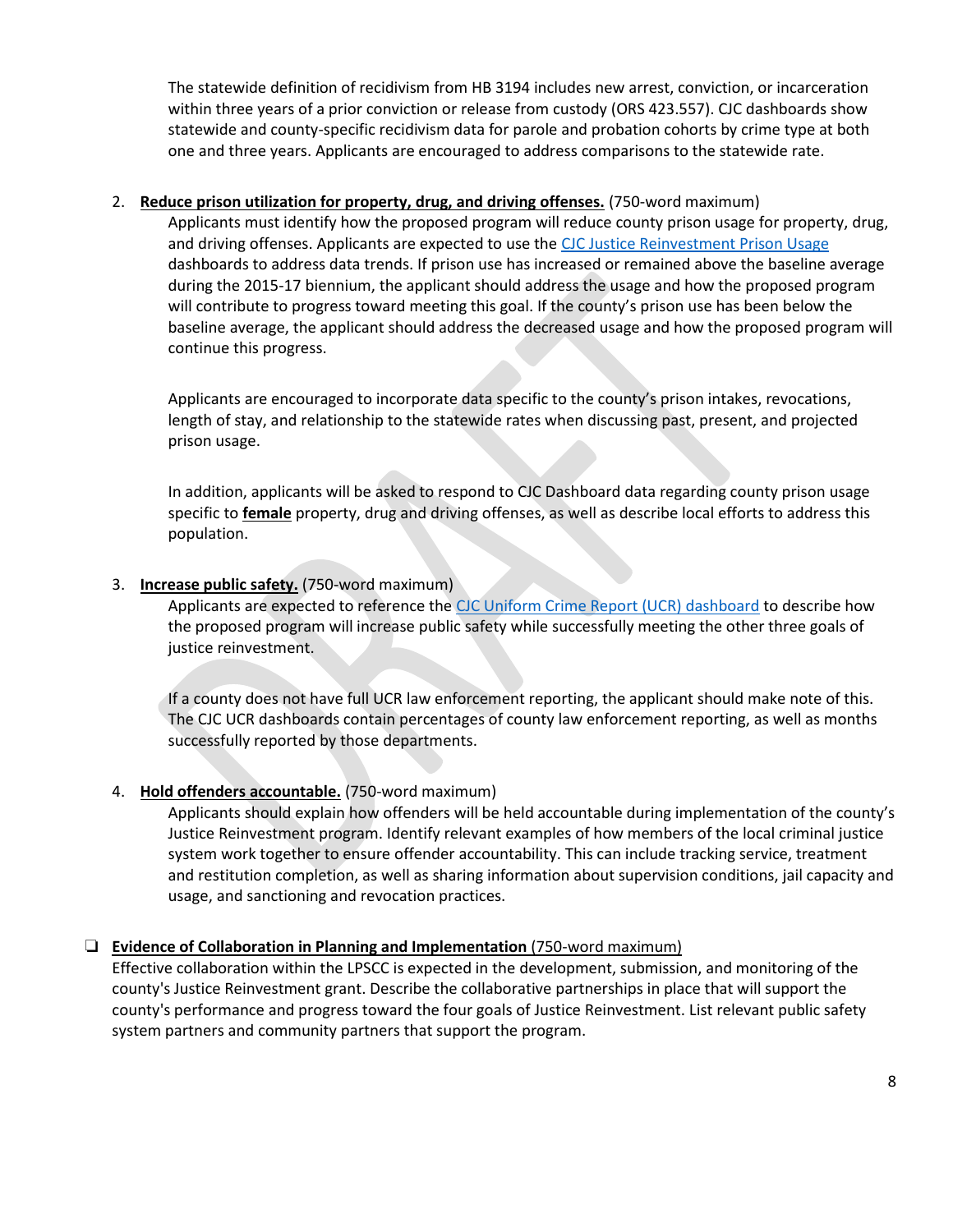Additionally, describe any Justice Reinvestment technical assistance the LPSCC would be interested in receiving.

#### 5. **Proposed Program Budget Worksheet:**

CJC requests that applicants prepare a budget based on the full **two-year biennium cycle**, **July 1, 2017 to June 30, 2019.** The budget should clearly show a breakdown of costs in the following categories: personnel, fringe, contractual/consultant services, supplies, travel/training, equipment, rent/utilities, evaluation, and administrative. Administrative costs must not exceed 10 percent of the overall award. Administrative costs may include activities such as purchasing, budgeting, payroll, accounting, and staff services. Administrative costs may also include funds to incentivize compliance by law enforcement agencies with Uniform Crime Reporting and other timely law enforcement data-collection activities.

#### ➢ **NOTE: Use only WHOLE numbers when completing the budget. Decimals WILL NOT be accepted by the grant-application software system.**

#### 6. **Victim Services 10% Narrative:**

**Ten percent** of Justice Reinvestment grant funds must be allocated to community-based nonprofit victim services providers. Each victim services provider must complete a separate Victim Services 10% Narrative.

Each narrative must include a description of the proposed services (1,000-word maximum) **and** explain how the proposed services will address the following criteria:

- Demonstrates need for the proposed services in the community targeting marginalized and underserved populations in the community (500-word maximum);
- Addresses access barriers, such as but not limited to: language, literacy, disability, transportation, and cultural practices (500-word maximum);
- Increases capacity for areas where services are difficult to access, limited, or nonexistent (500-word maximum); and
- Invests in trauma-informed interventions and services (500-word maximum).

#### 7. **Proposed Victim Services Budget:**

CJC requests applicants prepare a budget based on the full **two-year biennium cycle**, **July 1, 2017 to June 30, 2019.**  The proposed budget should be completed individually for each community-based nonprofit victim services organization requesting funding. The budget should clearly show a breakdown of costs in the following categories: personnel, fringe, contractual/consultant services, supplies, travel/training, equipment, rent/utilities, evaluation, and administrative. Administrative costs must not exceed 10 percent of the overall award. Administrative costs may include activities such as purchasing, budgeting, payroll, accounting, and staff services.

#### ➢ **NOTE: Use only WHOLE numbers when completing the budget. Decimals WILL NOT be accepted by the grant application software system.**

#### 8. **Evaluation Plan**

**Three percent** of the total amount of Justice Reinvestment Grant funds will be used to help fund randomized controlled trials (RCTs) for grant awards selected for such evaluations when possible and appropriate under ORS 182.515 (5)(d). In choosing programs for RCTs or other rigorous evaluations, CJC will consider the following factors: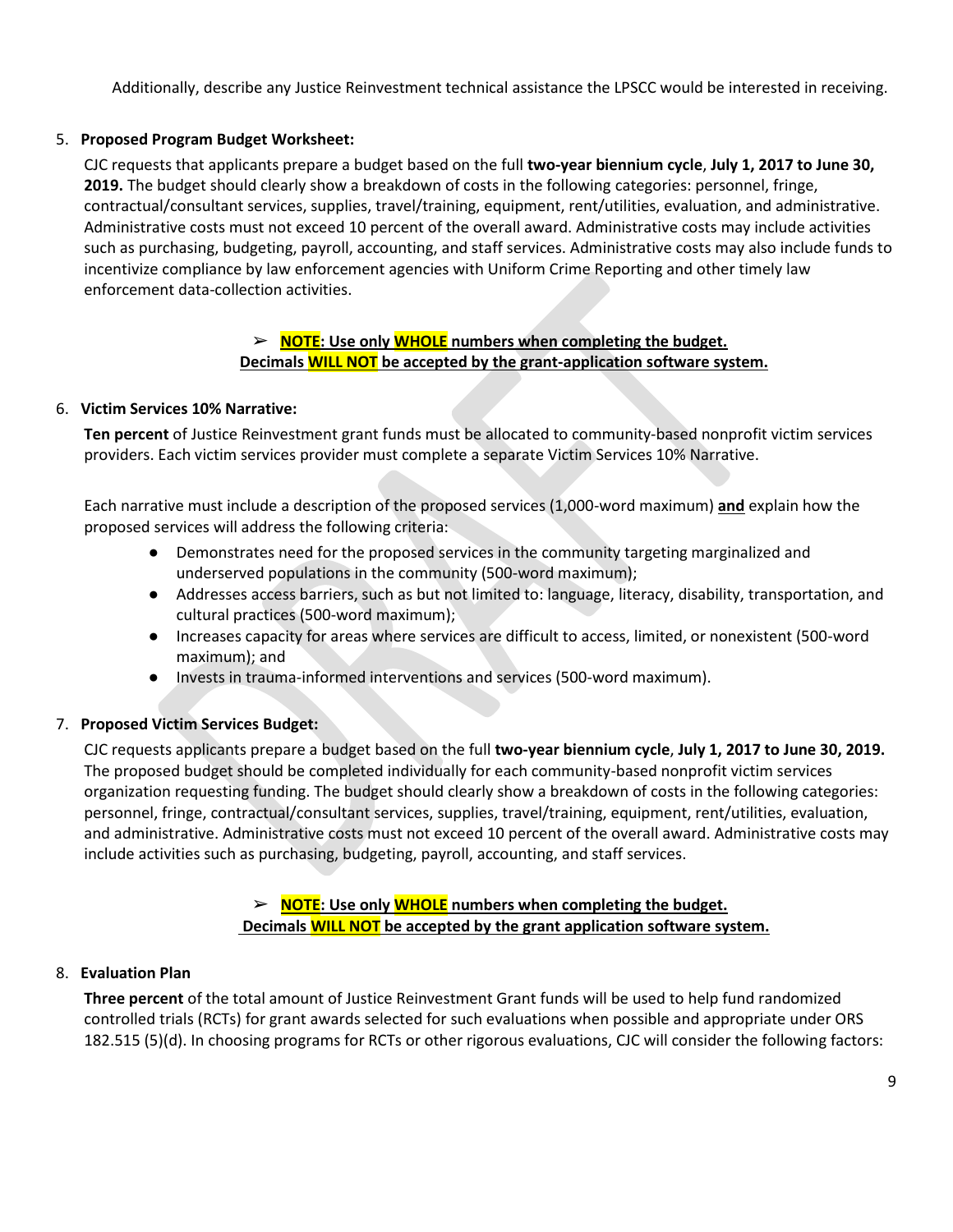- The proposed program is promising and has the capability of being reproduced in other counties.
- The proposed program is capable of being evaluated through RCTs when taking into account sample size and other practical requirements.
- The proposed RCT will meet the requirements of the institutional review board process.
- Studying the program will benefit the state and more broadly the field of criminal justice by adding to the body of knowledge available.

Applicants will select, in the application template, **one of two options** to meet the evaluation portion of a proposal.

- 1.  $\Box$  County remits 3 percent of awarded funds to the CJC's statewide evaluation budget.
- 2.  $\Box$  County retains 3 percent of awarded funds for a locally administered RCT when possible and appropriate.

Applicants who choose to directly fund an RCT of their program must write a narrative outlining their research plan, which should include the following:

- 1. An assessment of how this research will benefit the state and the field of criminal justice. Include a brief review of existing research related to the program, and consider the program's replicability in other jurisdictions.
- 2. A proposed research design including randomization procedure(s), description of the eligible population, the control group, and the expected sample size. If an RCT is not possible, explain why and describe how the study will achieve a control group for comparison without randomizing.
- 3. An overall plan containing the following:
	- Study timeline;
	- Budget narrative;
	- Procedures for ensuring fidelity to research design;
	- Plan for data collection and analysis;
	- **Strategy for calculating marginal costs; and**
	- Specific measure of the program's effect size.
- 4. A list of project deliverables and expected completion dates, which must include the following:
	- IRB approval letter;
	- Quarterly updates on research progress and recruitment; and
	- A written report of study results.
	- If using a subcontracted researcher, applicants must provide a plan for the overall management of the project.
- 5. If cooperating with another county (or counties) to increase your sample size, specify how fidelity to the program between (or among) counties will be monitored and maintained.

#### 9. **Racial and Ethnic Impact Statement**

Pursuant to Section 4, Chapter 600, Oregon Laws 2013, grant applicants are required to complete a racial and ethnic impact statement. **One Racial and Ethnic Impact Statement** must be completed per application. This statement should reflect the impacts of **ALL** activities, victim services, and evaluations proposed in the application.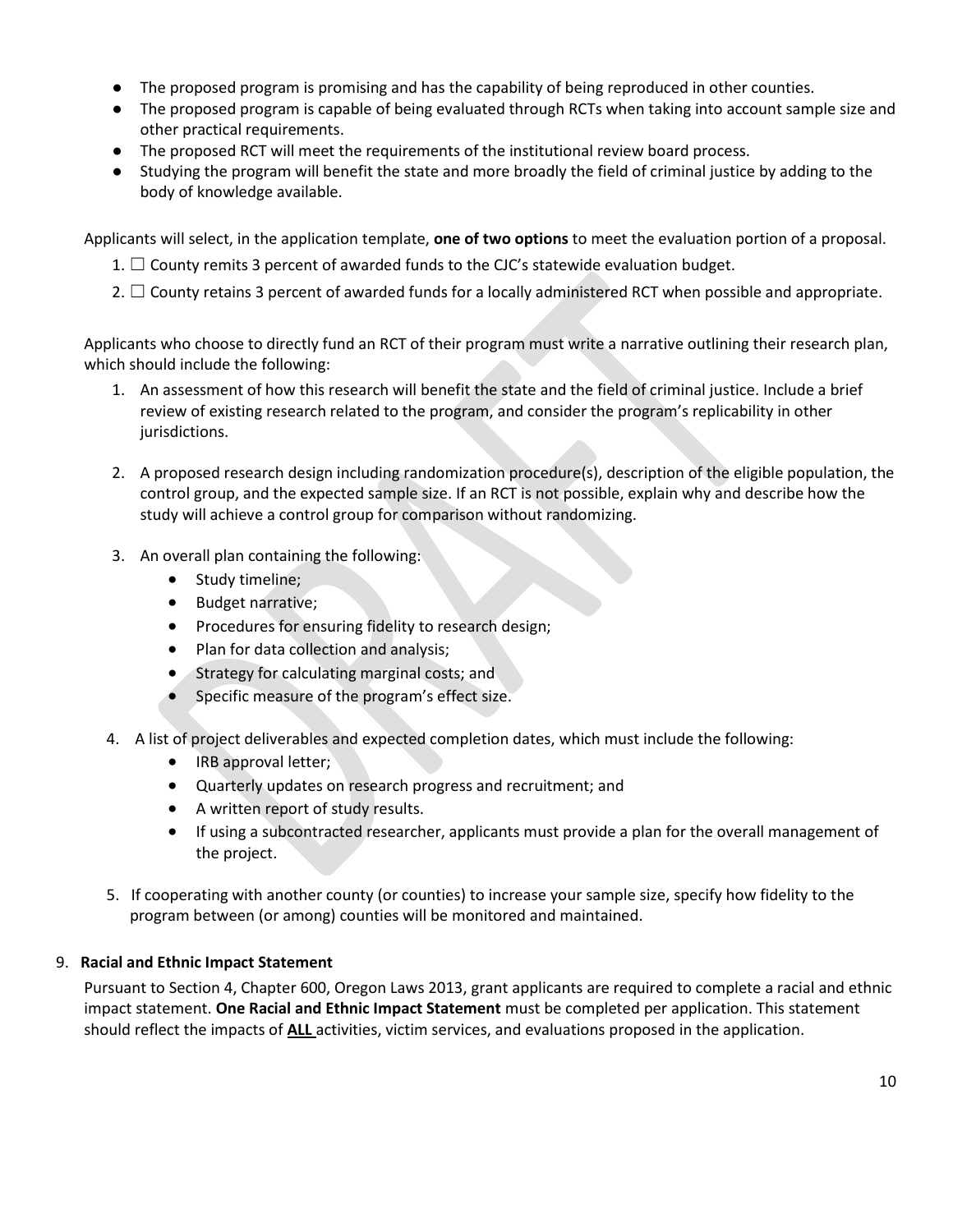#### 10. **Letter of Support for Application from County Commission**

Each application must contain a signed letter of support from the local governing body.

## **VI. Application Review and Award Decisions**

#### **Review Process**

CJC staff will conduct the initial review of all applications received by 5:00 pm on August 31, 2017. Each application will be examined for responsiveness to the guidelines provided in this RFGP related to timeliness and contents. **If CJC staff determines that modifications are required before advancing the application to the Grant Review Committee, the identified program contact will receive electronic notice asking for revisions to be made within a specified time frame.** 

CJC may negotiate the components of the application. An application will be deemed nonresponsive if it does not conform to the application requirements. LPSCCs submitting applications deemed nonresponsive will be contacted in order to address deficiencies in the application.

All applications that are responsive to the guidelines will be provided to the Grant Review Committee for review and evaluation based on the following criteria:

- 1. Whether the applicant's program is designed to reduce recidivism of offenders;
- 2. Whether the applicant's program is designed to reduce prison use by offenders convicted of felonies described in ORS 137.717, 475.752 to 475.935, 811.182, 813.010, or 813.011;
- 3. Whether the applicant's program would increase public safety; and
- 4. Whether the applicant's program would hold offenders accountable.

The Grant Review Committee will recommend approved applications to the Criminal Justice Commissioners for awarding decisions. If an application needs rehabilitation, the Grant Review Committee will notify CJC staff, who will work with the county to address deficiencies.

#### **Award Decisions and Protests**

**Awards.** The Grant Review Committee will recommend successful applications to the Criminal Justice Commissioners, who will make final award decisions. CJC will issue award notification letters and grant award agreements as provided in the schedule in Section VII.

**Protests.** If an application is not awarded after efforts to revise the application or for any other reason, the applicant may protest the decision. The affected applicant shall have seven (7) calendar days from the date of the intent to award notice to file a written protest. An applicant is considered affected only if the applicant would be eligible for the award in the event that the protest is successful and the applicant is protesting for one or more of the following reasons as specified in ORS 279B.410: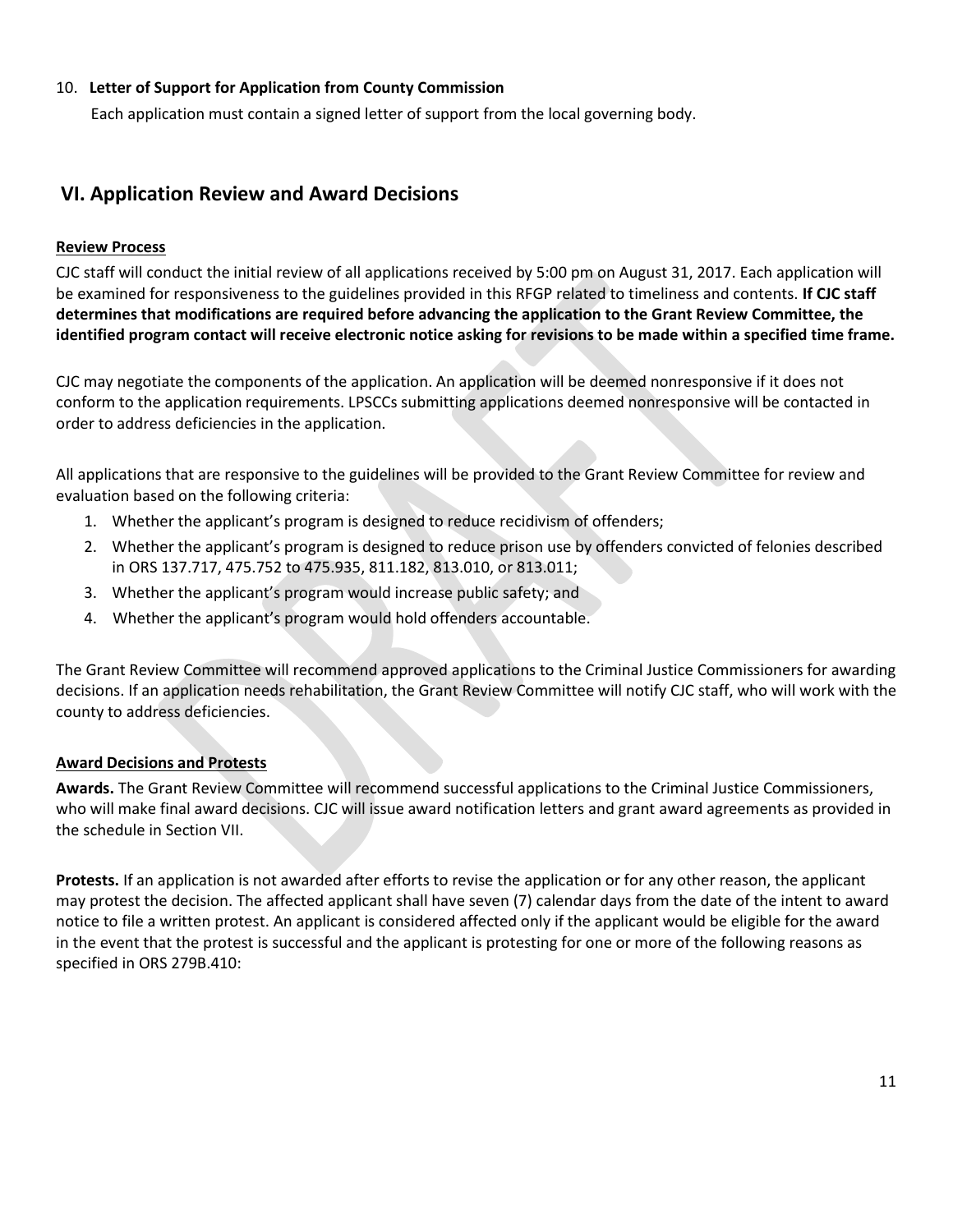Protests must:

- Be delivered to the CJC via email, facsimile, or hard copy
- Reference the RFP name
- Identify applicant's name and contact information
- Be signed by an authorized representative
- Specify the grounds for the protest
- Be received within seven (7) calendar days of the intent to award notice.

CJC will address all timely submitted protests within 30 days and will issue a written decision to any respective applicants. The agency will not consider protests that do not include the required information.

#### **Award Conditions**

Counties receiving awards must agree to the grant award terms and conditions**.** CJC may negotiate the terms of the grant award agreement. In the event that mutually agreeable terms cannot be reached within a reasonable time period, as judged by CJC, the Commission reserves the right to cancel the award to the applicant.

# **VII. Monitoring**

CJC will monitor whether grantees are operating their programs as described in their approved applications, as well as county performance and progress toward the goals of the Justice Reinvestment Grant Program. To assist CJC in the monitoring process, grantees must participate in quarterly RICs, quarterly financial reporting, semiannual progress reporting, periodic communications, and occasional site visits by CJC.

#### **Reporting**

- **Financial:** Grantees will be required to **report program expenditures quarterly** through the CJC's grant administration website at [https://cjcgrants.fluidreview.com.](https://cjcgrants.fluidreview.com/)
- **Program Progress Report:** Grantees will be required to **submit semi-annual progress reports** through the CJC's grant administration website. Progress Reports will be narrative and require the grantee to respond to program performance and progress toward the goals of Justice Reinvestment with reference to the most recent data available on the CJC Justice Reinvestment dashboards.
- **Victim Services 10% Progress Report:** A brief report (two-page maximum) is to be **provided annually** regarding services to victims with the 10% funding.

# **VIII. Distribution of Funding**

CJC will provide grant funds in two installments during the biennium to the designated county applying for JRGP funding. Year 1 funding will be provided following the execution of the CJC Grant Award Agreement. Because this is incentive performance funding, CJC will evaluate county performance and progress toward the goals of justice reinvestment quarterly to assess the impacts of the JRGP investments prior to releasing Year 2 funding.